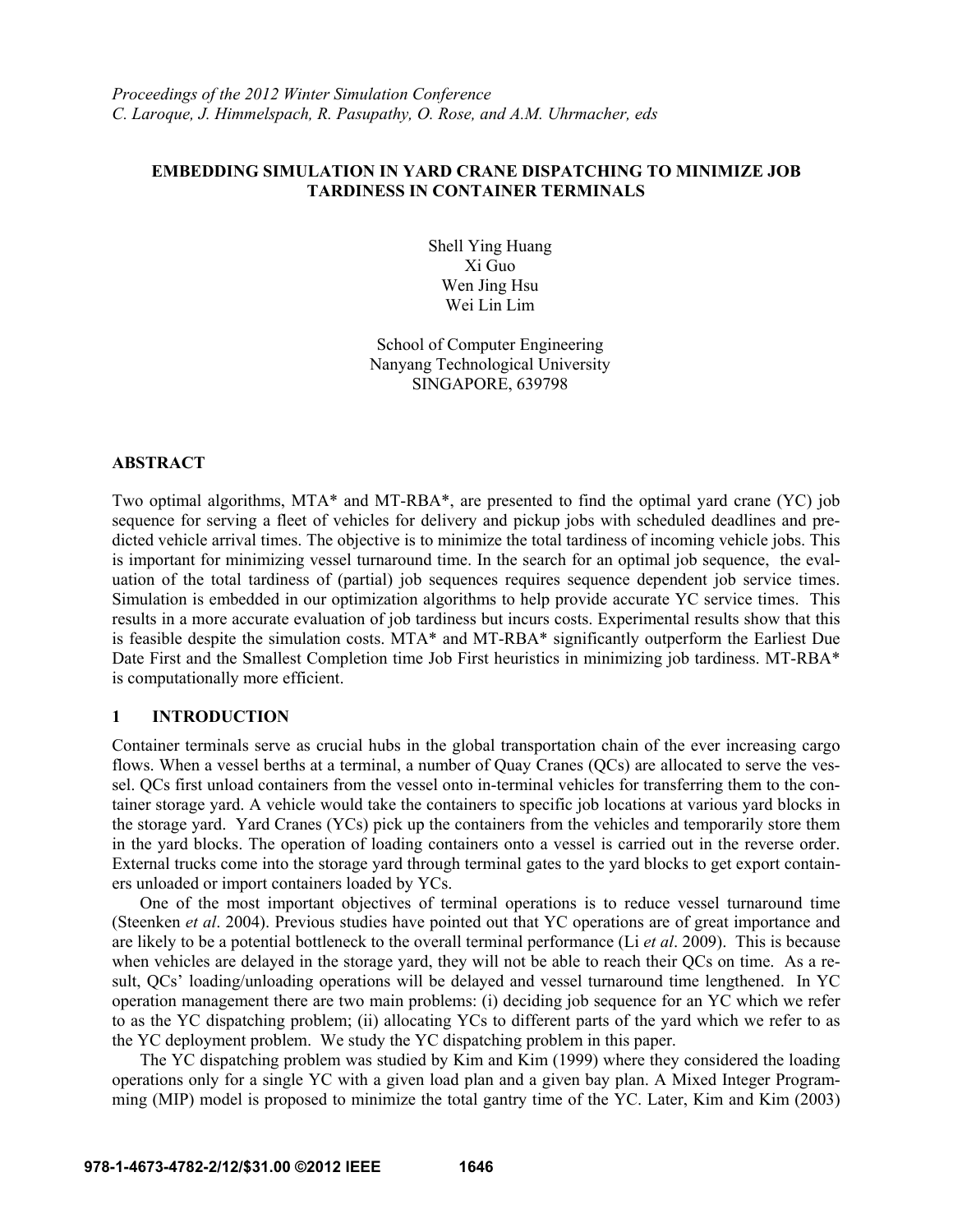and Kim *et al.* (2004) extended the study of this problem by comparing exact optimization, a beam search heuristic and a Genetic Algorithm (GA). Ng and Mak (2005) developed a heuristic to solve the single YC dispatching problem with different ready times to minimize the total job waiting time. It is known that for large problems, the MIP model has limited applicability due to the excessive computational times. On the other hand, heuristics cannot guarantee optimal solutions. Guo *et al.* (2011) applied A\* search to compute optimal single YC dispatching sequence based on vehicle arrival times to minimize vehicle waiting times.

Jung and Kim (2006) considered 2 YCs working in one shared zone to support vessels loadings with a GA and a Simulated Annealing (SA) algorithm to minimize the make-span, i.e. the period between the starting time of the first YC operation and the finishing time of the last YC operation. Lee *et al.* (2006) considered 2 YCs working in 2 non-overlapping zones with a SA algorithm to minimize the make-span. Cao *et al*. (2008) considered Double-Rail-Mounted gantry (DRMG) crane systems where two YCs can pass through each other along a row of blocks with a combined greedy and SA algorithm to minimize the loading time of containers.

In many works presented in the past, the objective of the YC dispatching algorithm is to minimize the total (average) vehicle waiting time or to minimize the make-span. While minimizing vehicle waiting times or minimizing make-span often helps reduce the vessel turnaround time, they may result in vehicles getting to the quayside earlier than they are needed. A more effective way to help reduce vessel turnaround time is to help minimize QC waiting time for a vehicle. This translates to minimizing vehicle job tardiness at a yard block. The vehicle job tardiness is with respect to the time a vehicle is scheduled to finish the transfer of container from/to a yard block. This time is referred to as the deadline of the vehicle job. It is not with respect to the time the vehicle arrives at the yard block. For example, consider a loading job, based on *the time a QC needs the vehicle at the quayside*, the time this vehicle should leave the yard block with the container to travel to the quayside (the deadline of this vehicle job) can be derived assuming no traffic congestions. The deadline of the job is the time the QC needs the vehicle minus the expected travel time from the yard block to the QC. Depending on which vehicle is assigned this loading job, *the vehicle's arrival time at the yard block* can be derived/predicted. Given the deadlines of the vehicle jobs and their predicted arrival times at the yard block, the YC dispatching algorithm that computes its serving sequence to minimize the average (total) job tardiness will be more effective in reducing vessel turnaround time.

When designing a YC dispatching algorithm, many previous work assumes that the YC service times for vehicle jobs are constant (Cao *et al*. 2008; Jung and Kim 2006; Lee *et al.* 2006 Guo *et al.* 2011). This is correct when the container to be retrieved/stored is on the top of the container stack in the yard. The scenarios where the containers to be retrieved/stored are not on top of the stack and thus the times to reshuffle some containers are not considered. This assumption simplifies the logic of the algorithms but reduces the applicability of the algorithms in real operations. However, it is not a simple matter of assuming that YC service time will be x times the time to move one container if the container to be retrieved is  $x<sup>th</sup>$  from the top of stack at the time the YC job sequence is planned. Consider a container *a* that is 3<sup>rd</sup> from the top of the stack at the time the job sequence is to be planned. The two containers above *a* may or may not be in the set of YC jobs to be planned or one of them may be in the set of jobs. If both of them are not in the set of jobs, they need to be moved to neighbouring rows before *a* can be retrieved. If both of them are in the set, one, two or none of them may need to be moved before *a* can be retrieved, depending on whether one or none or both have been retrieved earlier in the job sequence. Therefore, YC service time for a job is sequence dependent. When a YC dispatching algorithm searches for an optimal job sequence, the sequence dependent service times need to be used to evaluate the quality of a sequence among the alternatives.

Simulation of YC job sequence will enable accurate estimation of YC job service times which leads to accurate evaluation of total job tardiness of a sequence. Without employing simulation, an alternative may be to use the tier number of each container job at the time the YC job sequence is planned to estimate how many containers need to be moved and deduce the service times. This obviously will return wrong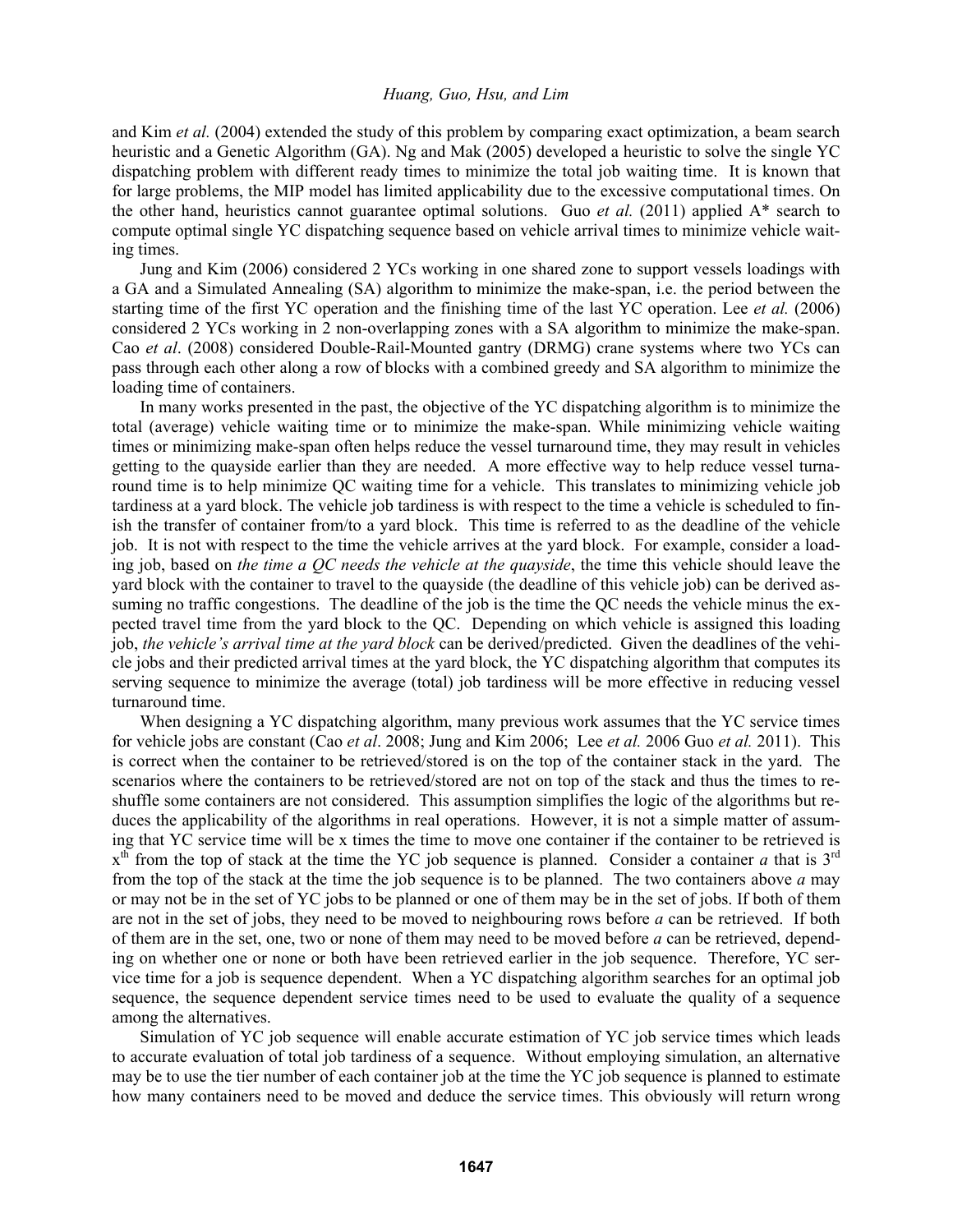service times from time to time. On the other hand, simulation of each job sequence incurs computational costs and YC dispatching is NP-hard (Narasimhan and Palekar 2002). Whether embedding simulation in the YC dispatching algorithm will incur prohibitive computational costs needs to be investigated.

We propose two provably optimal algorithms for an YC to handle the jobs in its assigned zone within a planning window efficiently. The algorithms take the predicted job arrival times and deadlines as inputs and minimize average job tardiness. We embed simulation to estimate the sequence dependent YC services times for jobs and to compute total job tardiness of a sequence. Our algorithms are evaluated against the Earliest Due Date first (EDD) and the Smallest Completion time Job First (SCJF). Our algorithms could find the best dispatching sequence with reasonable computational time in solving problems of practical sizes.

The rest of the paper is structured as follows. Firstly, a formal description of the YC dispatching problem is given in Section 2. Then two new algorithms with embedded simulation are proposed in Section 3 and the experimental evaluations of the proposed algorithms are presented in Section 4. Conclusion is drawn in the last section.

### **2 PROBLEM FORMULATION**

#### **2.1 General Description**

The following assumptions are made in the YC dispatching model:

- Each vehicle job involves one container only. If a vehicle carries two containers stacked together and to be delivered at different locations, it will go to the delivery location of the top container first. A vehicle carrying multiple containers not stacked together and to be delivered at the same destination slot location is modeled as multiple container jobs as explained later.
- In each working zone in the yard, there is only one YC. Vehicles come to the zone for loading or unloading of containers.
- The deadlines of vehicle jobs are given.
- The vehicle arrival times can be predicted for a relatively short planning window, e.g. 30 minutes, and are given.
- YC gantry time between two job positions could be predicted with high accuracy as gantry speed is usually quite consistent.
- The slot location (yard bay), the row and tier numbers of the container in each vehicle job are given.
- The yard block status (how many containers are stored in each stack) is given.

In our formulation, the following notations are used:

- $J = \{1, 2, ..., n\}$ , the set of job identifiers in a YC's working zone for a planning window
- *ai* the arrival time of job *i*.
- $p_i$  the process time of job *i* by an YC.
- *di* the deadline of job *i*
- $m_{ii}$  the time for YC gantry from the position of job *i* to that of job *j*.
- *Si* the time an YC starts processing job *i*.
- *Ci* the time an YC completes processing job *i*.

*J* is the set of jobs to be sequenced.  $m_{0j}$  is the YC gantry time from its position at the start of the time window to the position of job j.  $C_0$  is the time the YC is available to start to move to the position of its first job in the YC dispatching sequence.

For a set *J* of *n* vehicle jobs with predicted job arrival times  $a_i$  ( $i = 1, 2, ..., n$ ), deadline  $d_i$  ( $i = 1, 2, ...$ )  $..., n$ ) and YC gantry times  $m_{ij}$  ( $i = 0, 2, ..., n; j = 1, 2, ..., n$ ), the tardiness of a job  $J_i$  is defined as  $T_i =$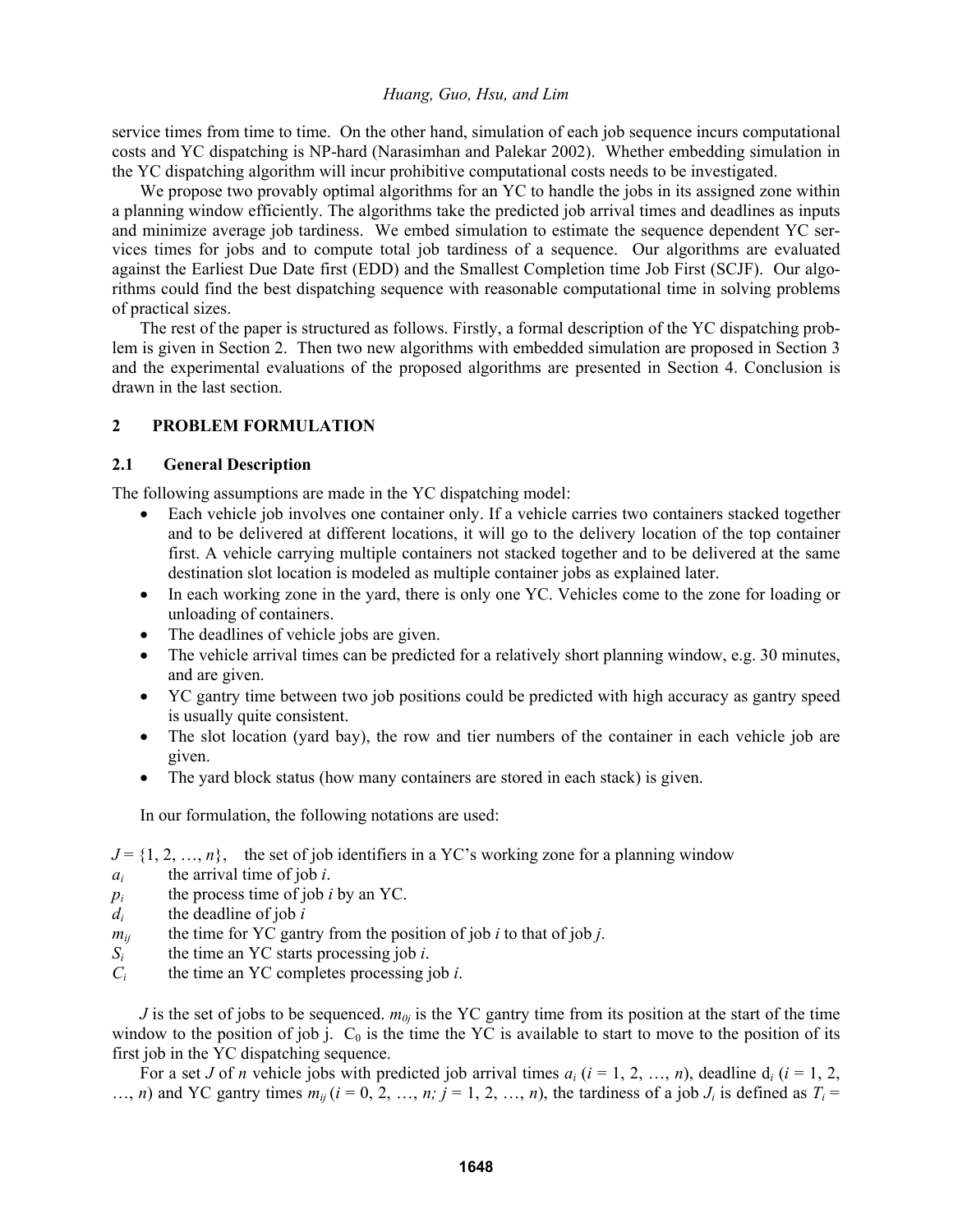*max (0, C<sub>i</sub> - d<sub>i</sub>)*, where *C<sub>i</sub>* is the completion time of  $J_i$ . The objective of YC dispatching is to find a sequence so as to

Minimize 
$$
\frac{I}{n} \sum_{i \in J} T_i
$$

The completion time for job i is equal to its start time + process time, that is,  $C_i = S_i + p_i$ . When vehicle arrivals cannot be predicted, an YC can only start to move towards the next job location after the actual job arrival. Job starting time in this case could be derived as in Equation  $(1)$  where job *i* is the current job and job *j* is the next job. If vehicle arrivals can be predicted and the next job is decided, an YC is able to start moving towards the next job location before the actual vehicle arrival. This is referred to as the pregantry ability. Job starting time with YC pre-gantry ability is shown in Equation (2). The advantage of the pre-gantry ability is the possibility of utilizing YC idle time between jobs to transfer between different job locations.

$$
S_j = \max\left(C_i, \alpha_j\right) + m_{ij} \tag{1}
$$

$$
S_j = \max\left(C_i + m_{ij}, a_j\right) \tag{2}
$$

Job process time  $p_i$  is the YC service time for the job. It is a variable which cannot be pre-determined. More discussions on  $p_i$  are given later.

The YC dispatching model is flexible to include operation conditions where some vehicles carry more than one container not stacked on top of each other, to be loaded/unloaded at the same slot location. They could be simply modeled as several container jobs with the same arrival time but different deadlines. For situations where several containers are to be loaded/unloaded at the same slot locations one after another, they will be individual jobs with their own vehicle arrival times, possibly one after another. In both situations, the YC dispatching algorithm will find a job serving sequence which returns the minimum total tardiness for all the jobs. The average job tardiness is the total tardiness divided by the number of jobs.



Figure 1: Search Space of the Problem.

### **2.2 YC Dispatching Reduced to a Tree-search Problem**

We believe that solving the YC dispatching problem as described in the last section by integer programming approach will not be feasible for practical applications. Given an YC dispatching problem of *n* jobs, there are *n*! possible dispatching solutions in total. The solution space can be transformed into a treesearch problem as shown in Figure 1. The root of the tree is the start node before the first job is selected. Each path from the start node to a leaf node in the tree represents a complete dispatching sequence of height *n*. The edge weight from node *i* to node *j* has a value equal to the tardiness of job *j* if the YC is to do job *j* immediately after finishing job *i*. This edge weight is given by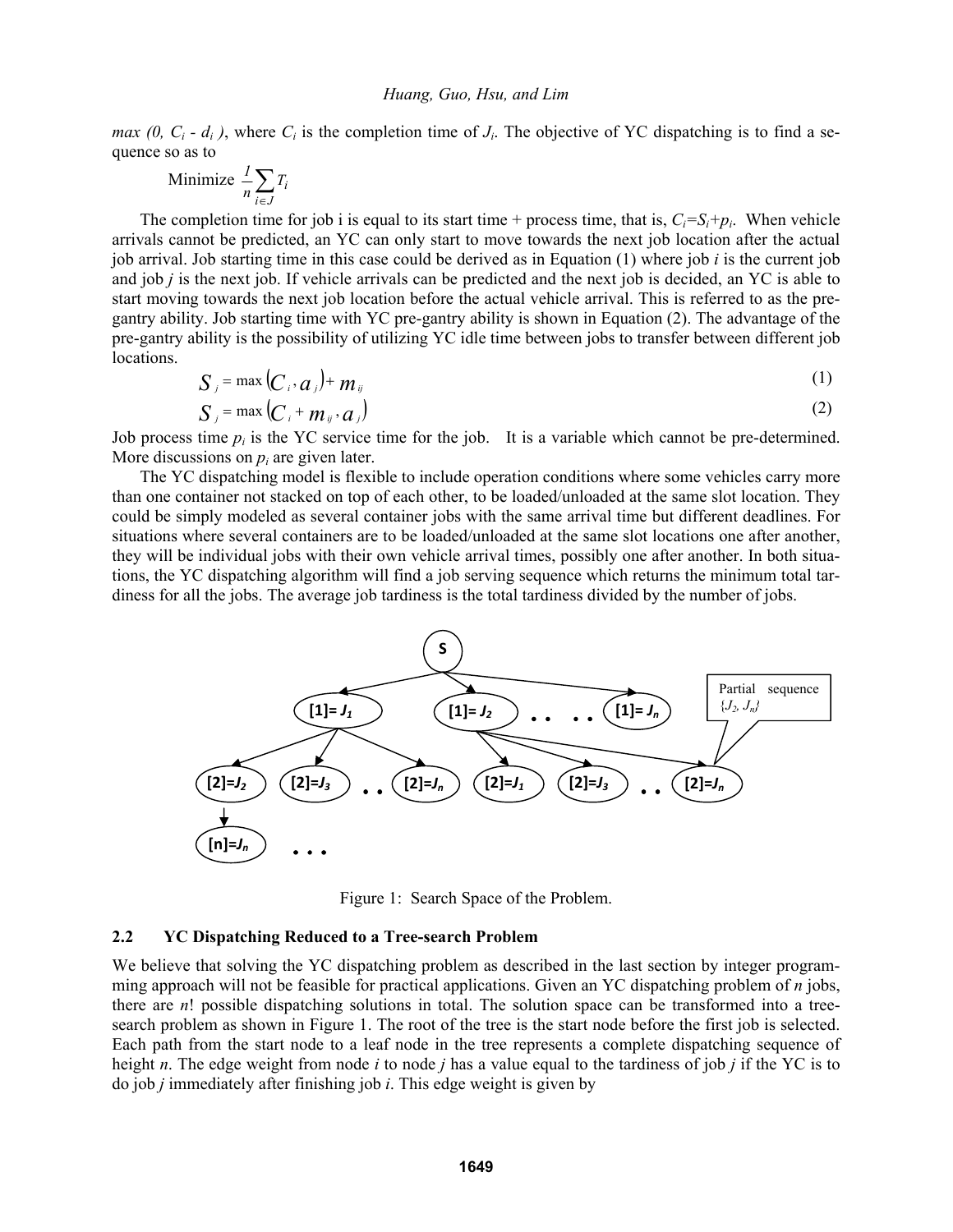$$
W_{ij} = max \{0, max (C_i + m_{ij}, a_j) + p_j - d_j\}
$$
 (3)

Note that  $m_{0j}$  is the YC gantry time from its position at the start of the job sequence to the position of job *j* and  $C_0$  is the time the YC is available to start to move to the position of its first job in the YC dispatching sequence. The task is to find a path of minimum total distance (i.e. minimum total tardiness for a given  $n$ ) from the start node to a leaf node that visits each job exactly once. From  $(3)$ , it can be seen that each edge weight is not pre-defined and depend on *i*. In addition, the YC process time  $p_i$  depends on not only *i* but also all other predecessor jobs in the path from s to *j*. The YC process time depends on whether this job is at the top of the stack when YC comes to serve this job. A job which is not at the top of the stack at the beginning of the job sequence may become top of the stack if the containers above it are loaded onto vehicles in the early part of the job sequence. We assume that containers at the top of a stack at the beginning of the job sequence will not be blocked by other containers during reshuffling in the early part of the job sequence). Our algorithm will guarantee this.  $p_j$  needs to be dynamically computed in the process of searching for the optimal job sequence.

## **2.3 Dynamic Computation of Job Service Time by Simulation**

At the beginning of the planning window, the number of containers in each stack of the yard block is given. The slot, row and tier numbers of the container of each vehicle job are also given. To determine the service time of a job [*i*] in a path in the search tree in Figure 1, simulation of the YC operations starting from the initial yard block status and the first job in the path will be an effective technique. Each job in the path will change the yard block status which may affect the service time of jobs later in the path. We have the following assumption in our simulation of the YC operations.

- When storing a container, the YC will put the container at the top of the allocated stack.
- When retrieving a container, the YC will simply take the container if it is on the top tier of the stack.
- When retrieving a container that is not on the top tier of the stack, the YC will move the contain $er(s)$  to the top of a stack of a different row in the same slot (bay). In doing so, the YC will not choose a stack which has reached the maximum stack height or it will block the container of a job later in the job sequence. If a suitable stack cannot be identified, a stack in the neighbouring slot will be used. If a container moved is one for a job later in the job sequence, the job location of the affected job will be updated.
- The time to unload a container from a vehicle and put it on top of a stack, the time to take a container from the top of a stack and load it on a vehicle and the time to move a container from the top of one stack to the top of another stack are assumed to be approximately the same. Let this time be *Tp*.

# **3 OPTIMAL SEARCH ALGORITHMS**

In finding the least-cost path of the YC dispatching problem, we need to traverse the tree to search for the optimal solution. As the problem is strongly NP-hard, exhaustive search would be time-consuming to perform. Here we propose to use modified  $A^*$  search to reduce search time and yet to guarantee optimality. We derive a heuristic function using domain knowledge of YC operations for the modified A\* search.

## **3.1 Modified A\* Search: MTA\***

A modified A\* search algorithm (also called branch-and-bound algorithm) is employed to find the optimal job sequence for a YC in a working zone over a planning horizon. It involves simulating YC operations following various possible dispatching sequences. The algorithm takes as input the predicted vehicle job arrival times and their deadlines for jobs expected in the YC's working zone in the planning window. It also takes in the time the YC is available to start the first job in the planning window and its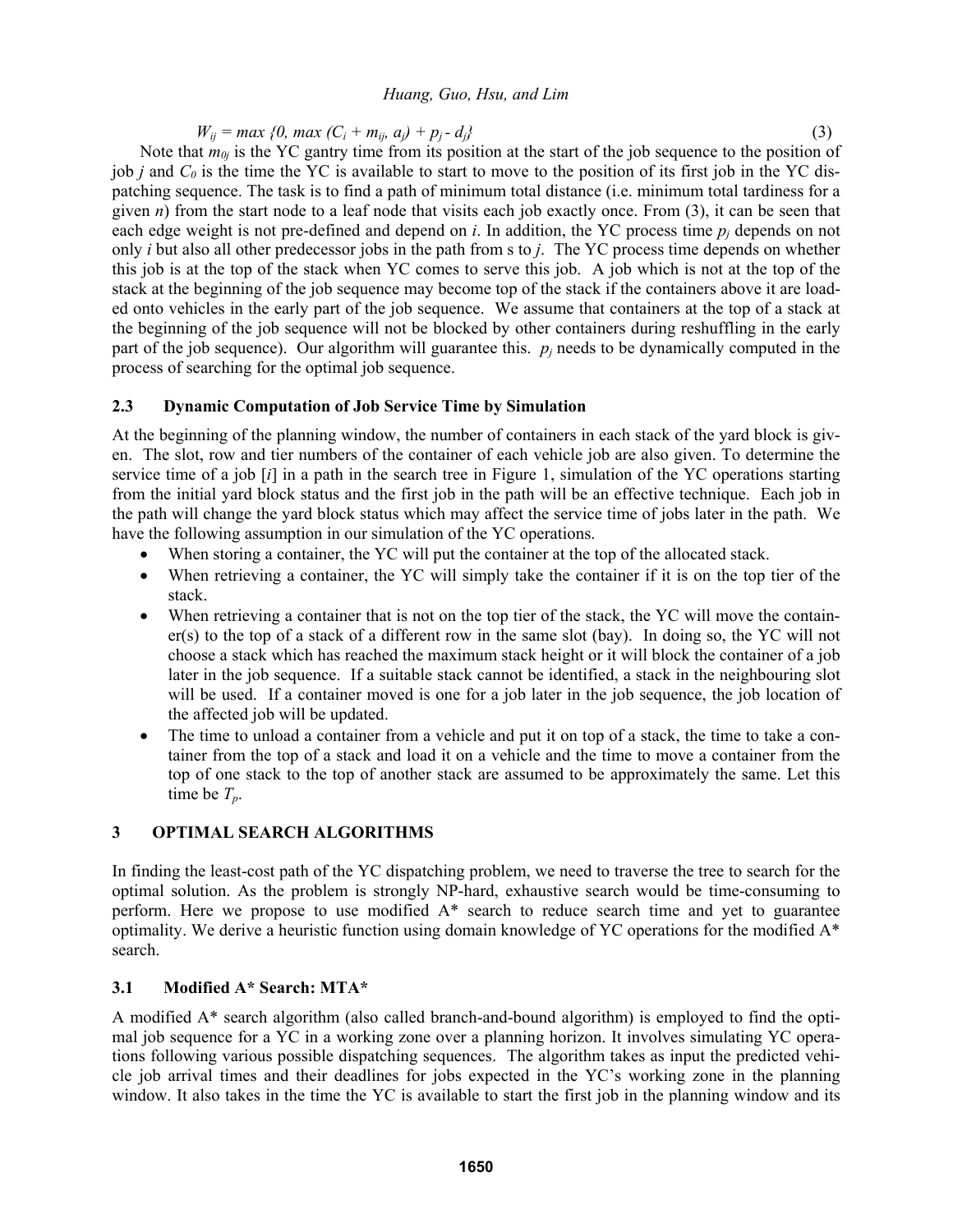initial location. This will be the time and position of the YC when this YC finishes its last job in the previous planning window.

A YC's dispatching sequence is built by adding jobs to a partial job sequence one at a time. A partial job sequence with job *i* as the last job is chosen to be expanded if the value of  $f(i) = g(i) + h(i)$  is the minimum among all partial sequences. *g(i)* is the total tardiness from the start node to *i* and *h(i)* is the estimated lowest total tardiness from *i* to a goal node in the search tree in Figure 1. When a job *j* is added to a partial sequence,  $f(j)$  is computed.

## **3.1.1 The Total Tardiness of a Partial Sequence, g(***i***)**

Simulation is employed to compute the sequence dependent total tardiness of a (partial) job sequence. Figure 2 shows the pseudocode.

```
sequenceTardiness(JobList) { // JobList with job [i] as the last job 
   ReInititalizeYardBlock; //start simulation with initial yard block status 
  FOR each job j in JobList {
   serveJob(JobList,j); 
   Calculate job tardiness;
   update Cummulative Tardiness of Joblist 
   } 
} 
serveJob(JobList, k) { // called from sequenceTardiness()
  YC moves to JobList[k].slot; // YC gantry move
   IF JobList[k].isLoading { 
    //Check for reshuffle and update the process time and ContainerLoc 
    IF container not at top tier // reshuffle 
       FOR each container above the job { 
          Set this container's location to unoccupied 
          moveContainer(container's slot, container's row, container's tier) 
       } 
    Load JobList[k] to vehicle; 
   Set container's location to unoccupied;
   } ELSE { // unloading 
    Unload from vehicle to store in stack; 
    Increment the stack height; 
    Set container's location to occupied 
   } 
  p_k = number of containers moved * T_n;
} 
moveContainer(s,r,t) { //Called from serveJob() 
    FOR each yard bay b starting from s 
     FOR each neighbouring row of r //Shifting to a neighbouring row 
      IF height of stack(b, row)< maximum and this stack has no future job { 
           Move the container to the stack; 
          Set the location to occupied;
          IF container at (s, r, t) is a future job
               Update job location in JobList; 
           Return; 
      } 
}
```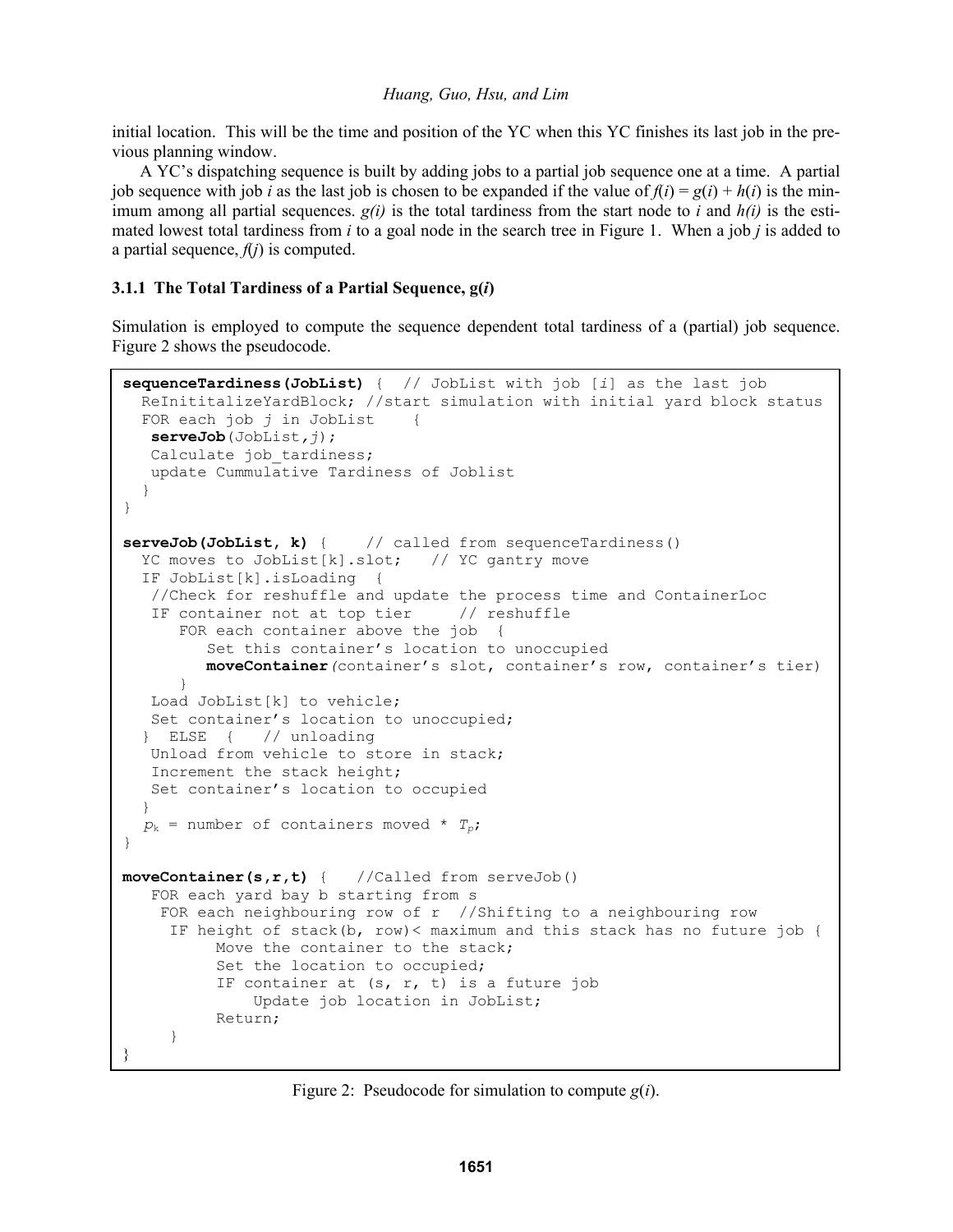The function sequenceTardiness() in Figure 2 simulates the YC operations when following a (partial) job sequence JobList and computes the total job tardiness of this sequence. A (partial) job sequence is a path starting from node s and ending at a certain node in the tree in Figure 1. The total tardiness is the sum of  $W_{ii}$  as defined by Equation (3) where  $(i, j)$  is an edge in the path. The sequence dependent  $p_i$  is obtained dynamically by simulating the YC operations in the job sequence. Note that since YC operations change the yard block status, the block status has to be restored to its original state before the simulation of a job sequence is done each time (first line in sequenceTardiness() in Figure 2).

Simulating YC operations for each (partial) job sequence has a cost. For each sequence, the computation time is  $O(n^2)$  where *n* is the number of jobs in the sequence. It is  $O(n^2)$  because for each loading job simulated, the job sequence needs to be searched to see whether a reshuffled container is a future job.

#### **3.1.2 Lower Bound of Total Tardiness, h(***i***), of Jobs Not Sequenced Yet**

An admissible heuristic *h(i)* is designed to estimate the lower bound of the total tardiness of jobs not included in the job sequence to help evaluate a partial sequence and guide the search for an optimal one.

$$
h(i) = \left[\sum_{j \in F_{later}} (\max(C_i + m_{ij}, a_j) + T_p - d_j)\right] + \left[1 + 2 + \dots + (\mid F_{later} \mid -1)\right] * T_p +
$$
  

$$
\sum_{k \in F_{earlier}} Max \quad \{0, \max(C_i + m_{ik}, a_k) + T_p - d_k\}
$$
 (4)

*h(i)* computes the lower bound in total job tardiness of jobs not yet included in the YC dispatching sequence if job *i* is chosen to be the next job in a partial job sequence.  $F_{\text{later}}$  is the set of jobs that will definitely miss their deadlines. These are the jobs such that even if they are processed immediately after the completion of job *i*, their completion time will be after their deadlines. The other group *Fearlier* is the rest of the jobs. In other words, a job is in  $F_{later}$  if its completion time would be after  $d_i$  even when it is the immediate next job to be served after job *i*. For each job *j* in  $F_{\text{later}}$ , the minimum tardiness is  $\max(C_i + m_i, a_j) + p_j - d_i$ , because the earliest time job *j* may be started after *i* is  $\max(C_i + m_i, a_j)$ . Since  $p_i$  for each future job not included in the partial sequence is unknown,  $T_p$  is used in its place so that we will never overestimate the tardiness.  $T_p$  is The minimum processing time of a job (time to load or unload one container without the need to reshuffle other container(s)).

In addition to the above minimum tardiness just explained, the second job to be handled in *Flater* has an additional tardiness of at least one  $T_p$ , the minimum processing time of the first job handled in  $F_{\text{later}}$ . The third job to be handled in  $F_{later}$  has an additional tardiness of at least  $2 \ast T_p$ , the sum of minimum job process times of the first and the second job handled in *Flater*. Likewise, the last job to be handled in *Flater* will have an additional tardiness of at least  $(|F_{later}|-I)^*T_p$ , the sum of the job process times for the previous ( $|F_{later}|-I$ ) jobs in  $F_{later}$ . To sum up these minimum tardiness, we have  $(1 + 2 + ... + (|F_{later}|-I_{\text{later}}))$  $I)$ <sup>\*</sup> $T_p$ .

Jobs in  $F_{\text{earlier}}$  are the ones for which  $C_i + m_{ik} + T_p \le d_k$ . However, tardiness for a job k in this set will happen if  $a_k$  is after  $C_i + m_k$  and its completion time  $a_k + T_p > d_k$ . Note that  $a_k + T_p$  is a very conservative estimation of the job completion time since the actual job service time may be longer than  $T_p$  if reshuffling of containers is required. The minimum tardiness for such a job is max( 0, max(  $C_i + m_{ik}, a_k$ ) +  $T_p - d_k$ )

#### **3.2 Prioritized Recursive Backtracking with Heuristics: MT-RBA\***

A\* search has actually a best-first search feature and thus may take a long time to obtain a solution (i.e., not anytime) in the worst case or near-worst case. It is also memory intensive. We therefore propose a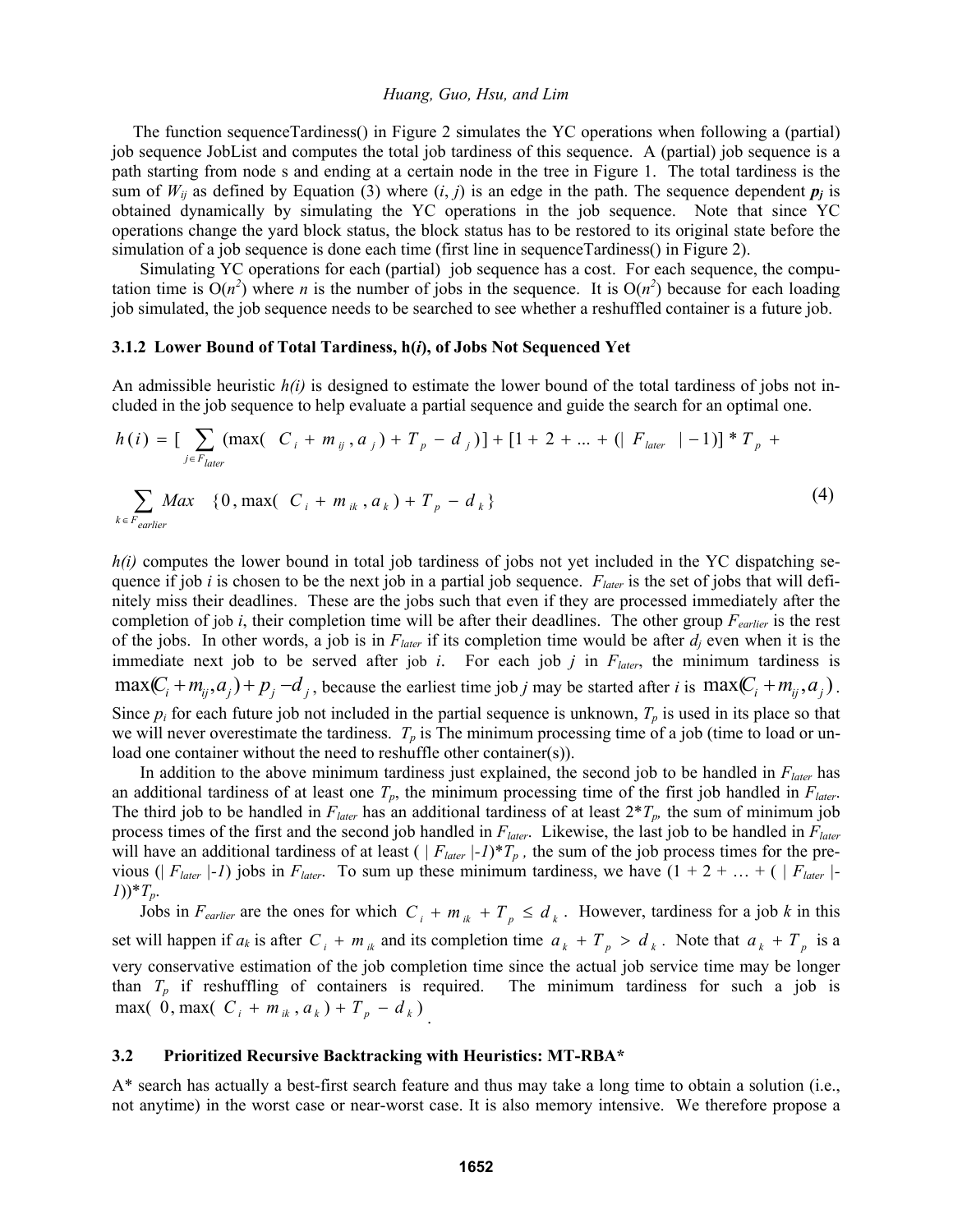Recursive Backtracking (RB) based algorithm. RB is complete and optimal if the depth of a search tree is finite and there is no time constraint. It greatly reduces memory usage by keeping only the nodes on current path during search. However, it needs to traverse the entire tree to find the optimal solution, which is time-consuming. We therefore introduce the evaluation function  $f(i) = g(i) + h(i)$  which is explained in section 3.1 to trim the search space. The algorithm MT-RBA\* will not miss the optimal solution and will greatly reduce the computation time of RB. At any time when expanding the current partial job sequence, if  $f(i) = g(i) + h(i)$  is not smaller than the total tardiness of the current best solution, the search path will be pruned. Therefore, discovery of a good path which has near-optimal total tardiness at the early stage of the tree search is crucial to the performance of MT-RBA\*. For this purpose, we proposed a technique called prioritized search order which is more likely to discover a good dispatching sequence early in the planning process, instead of choosing the next job randomly. The prioritized search order we use is the ascending order of the job deadlines. Intuitively, if the YC serves a job with an earlier deadline first, it will contribute to the minimization of total job tardiness.

## **4 PERFORMANCE EVALUATION**

### **4.1 Design of Experiments**

To evaluate the performance of the proposed YC dispatching algorithms, YC planning experiments were carried out. Parameter settings in the experiments were obtained from real world terminal models as in past projects (Guo *et al*. 2007). The linear gantry speed of an YC is 7.8km/hour. A yard block has a size of 36 slots. We conducted experiments where a YC is in charge of one yard block. A planning window of 10 jobs for a YC is simulated.

Vehicle jobs arrive at the yard block at four different arrival rates. We assume that the vehicle interarrival times follow exponential distributions. Mean inter-arrival time is set to 180, 240, 300 and 360 seconds respectively. The slot and row numbers of the jobs are generated randomly within the zone. Other recent studies using randomized container locations include, for example, Zeng and Yang (2009). The tier number of a job is generated according to Table 1.

| Percentage | Job type                      | Tier number of job | Percentage        |
|------------|-------------------------------|--------------------|-------------------|
| 40%        | Vessel loading                | Top tier           | 50%               |
|            |                               | $2^{nd}$ top tier  | 30%               |
|            |                               | $3rd$ top tier     | 20%               |
| 40%        | Vessel unloading              | Top tier           | 100%              |
| 10%        | <b>External truck loading</b> | Tier 1, 2, 3, 4    | Equal probability |
| 10%        | External truck unloading      | Top tier           | 100%              |

Table 1: Mixture of jobs

The deadlines depend on the type of jobs: relatively tight deadlines for loading jobs and less tight deadlines for unloading jobs. This reflects the fact that it is more important to finish loading jobs on time than unloading jobs. Following the design of Chu (1992), deadlines are generated from a uniform distribution. Let  $T = a$  vehicle's arrival time  $+ 2$  minutes. 2 minutes is the YC time to load/unload one container from/to the top of a stack, not including the crane gantry time. In other words,  $T_p = 2$  minutes. For a vessel loading job, its deadline is a random variable from a uniform distribution with a width of 360 seconds around T such that 95% of the time its deadline is after T. Since vehicle arrivals at the yard side may be late in special cases like traffic congestions or machine break downs, 5% jobs will have deadlines earlier than T. For a vessel unloading job, the uniform distribution has a range of 720 seconds around T. 5% jobs will have deadlines earlier than T. For external vehicle jobs, the deadline is 30 minutes after the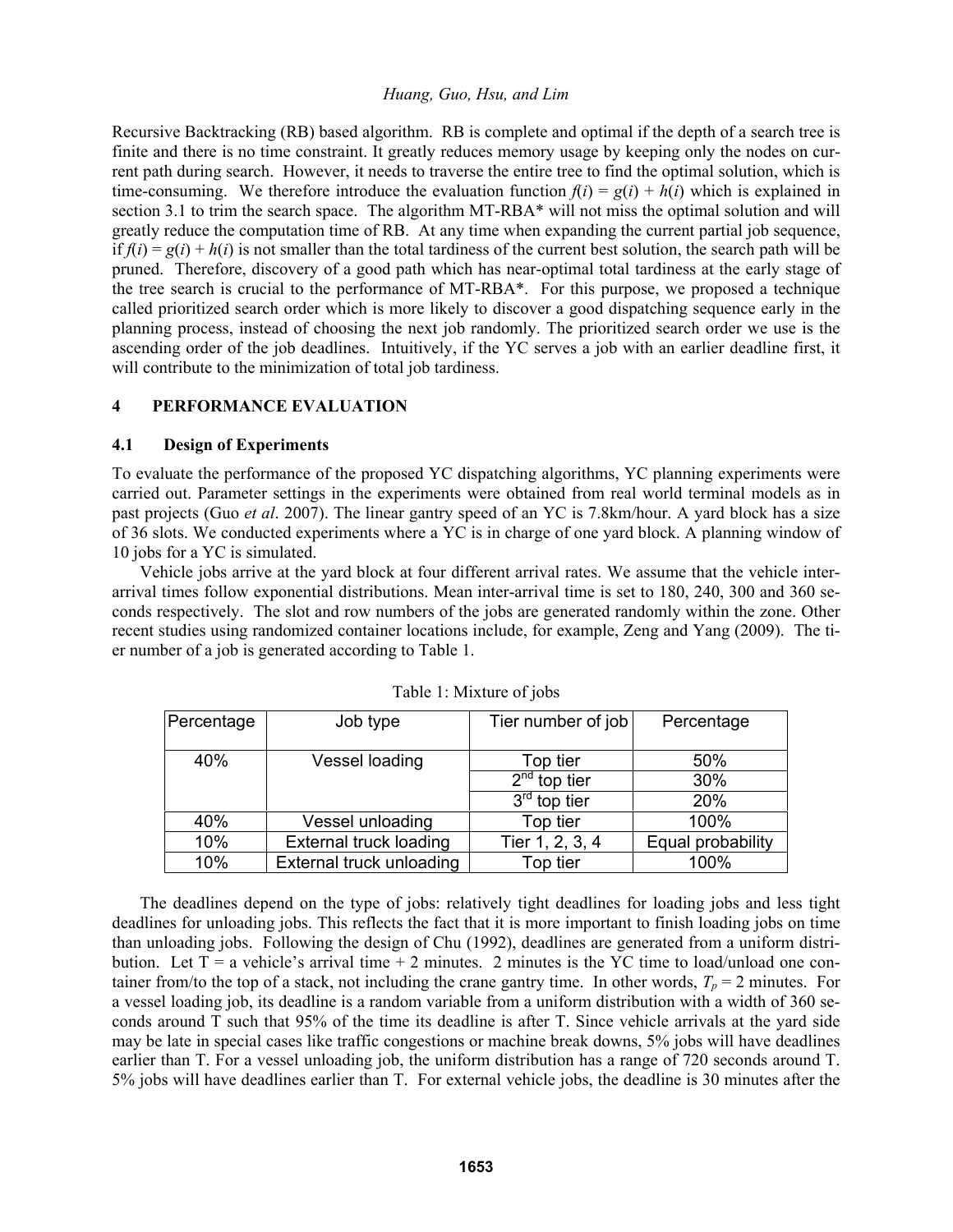truck's arrival. This follows the practice of some terminals where they guarantee that external trucks will finish their loading/unloading jobs within half an hour after their arrivals to the terminal.

The types of jobs that arrive at the yard block are a mixture of vessel loading/unloading jobs and external truck loading/unloading jobs. We tested a mixture of jobs as shown in Table 1. The percentage of each type of jobs is set which is similar to the scenarios in a terminal with high volumes for transhipment containers. When the tier number of a job is not the top tier, reshuffling may be needed depending on the job sequence as discussed in Section 3.3.

The algorithms MTA\* and MT-RBA\* are evaluated against the greedy heuristics Earliest Due Date first (EDD) and Smallest Completion Time Job First (SCJF). EDD and SCJF could find a solution fast but the optimal solution is not guaranteed. EDD generates job sequences in increasing order of jobs' deadlines. SCJF is a heuristic algorithm by Ng (2005). For each experimental setting, 30 independent runs were performed.

### **4.2 Results and Discussions**

Table 2 shows the average job tardiness of the four algorithms tested for the four average inter-arrival time scenarios. Since MTA\* and MT-RBA\* compute the optimal job sequence for minimizing job tardiness, their results are the same even though the resulting job sequences may be different. As the average job inter-arrival time increases, average job tardiness decreases. However, the results confirm that our optimization algorithms make significant improvements from the greedy heuristics in all tested scenarios.

|             | <b>IAT 180</b> | <b>IAT 240</b> | <b>IAT 300</b> | <b>IAT 360</b> |
|-------------|----------------|----------------|----------------|----------------|
| $MTA*$      | 32.15          | 26.75          | 23.08          | 19.67          |
| $MT-RBA*$   | 32.15          | 26.75          | 23.08          | 19.67          |
| <b>FDD</b>  | 59.07          | 47.55          | 44.25          | 38.41          |
| <b>SCJF</b> | 74.96          | 58.04          | 47.94          | 36.90          |

Table 2: Average job tardiness (seconds)

|             | <b>IAT 180</b> | <b>IAT 240</b> | <b>IAT 300</b> | <b>IAT 360</b> |
|-------------|----------------|----------------|----------------|----------------|
| $MTA*$      | 462.0          | 256.0          | 153.0          | 131.6          |
| $MT-RBA*$   | 3.7            | 2.8            | 2.0            | 2.3            |
| EDD         | 0.1            | 0.1            | 0.1            | 0.1            |
| <b>SCJF</b> | 0.1            | 0.1            | 0.1            | 0.1            |

Table 3: Computational time (seconds)

Table 3 shows the average computational times taken by the four algorithms tested for the four average inter-arrival time scenarios. As expected, the greedy heuristics EDD and SCJF takes little computational time, much faster than MTA\* and MT-RBA\*. MTA\* is more time consuming than MT-RBA\*. Although MT-RBA\* explores more nodes in the search tree than MTA\* method because MTA\* is optimally effective, it outperforms the MTA\* method because it does not have the overhead to maintain the queue for deciding which node to visit next. The prioritized search order in MT-RBA\* also helps to get a good solution at the beginning of the search which effectively prunes many branches of the search tree at early stage, reducing computational time.

For both MTA\* and MT-RBA\*, the computation for heavy workload scenario (average inter-arrival time of 180 seconds) is much higher than the other scenario. With our mixture of the different job types as shown in Table 1, the average YC service time is 166 seconds without including inter job gantry time. So this represents the situation where the YC is almost 100% busy. In such a situation, jobs have smaller in-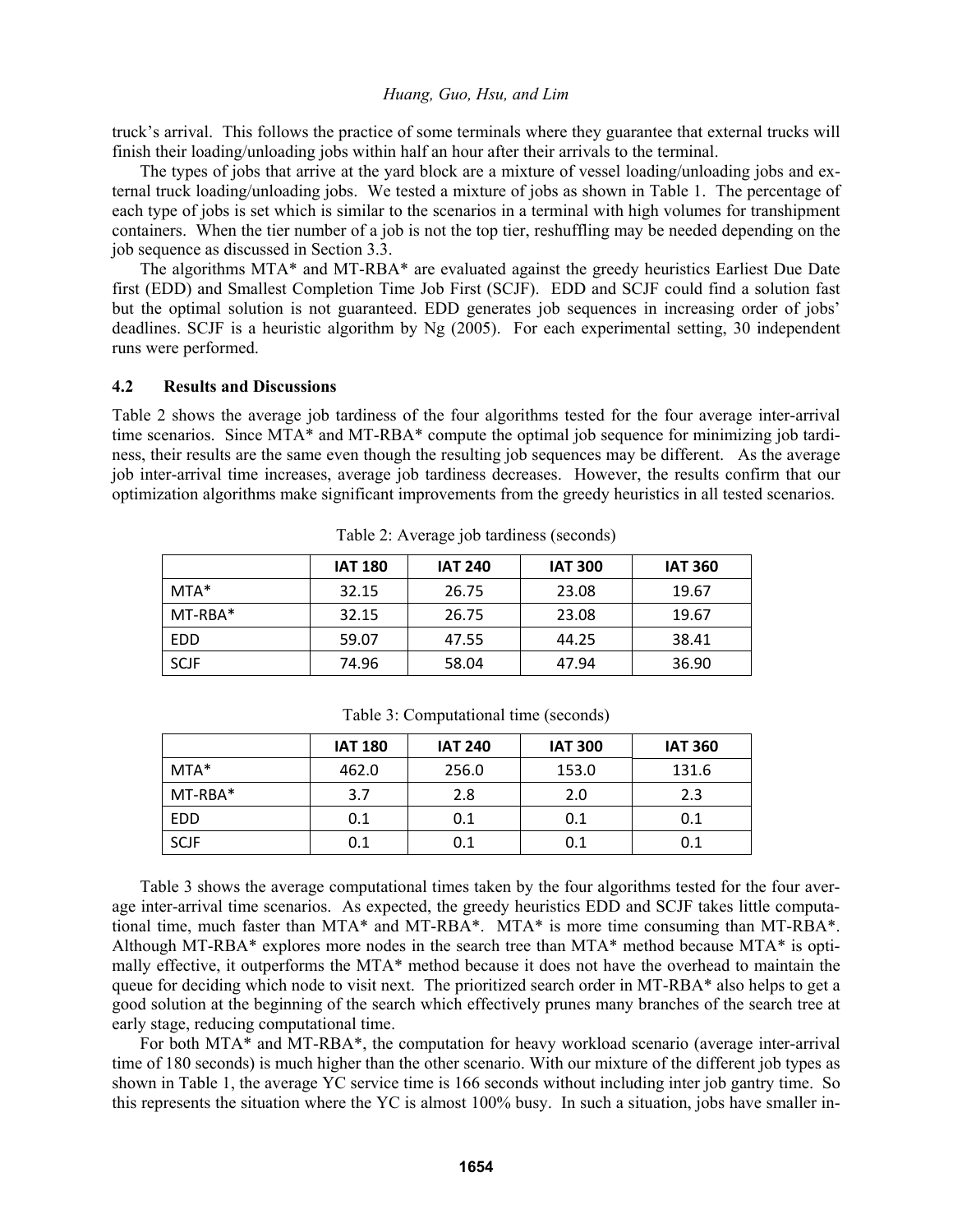ter-arrival time differences and the optimal sequence is harder to find. This can be explained using queuing theory: the closer the job arrival rate is to the process rate (YC handling rate), the higher probability there is to see queuing jobs. When several vehicle jobs wait for the YC service, their relative job locations would be an important factor in determining the optimal service order. The algorithms may need to expand and evaluate more alternative job sequences in finding the optimal, resulting in longer computational times. However, MT-RBA\* only takes a few seconds to find the optimal solution.

Our admissible heuristic *h(i)* designed to estimate the lower bound of the total tardiness of jobs not yet included in the job sequence has no knowledge of the actual YC process time for a job. However the results in Table 3 show that *h(i)* is effective to reduce search time for an optimal solution. The results in Table 3 also show that it is feasible to embed simulation to obtain the sequence dependent YC process times in the computation of the total tardiness of alternative job sequences in the optimal YC dispatching algorithms. For the tested scenarios, the total computational time which includes the time for the embedded simulation is not excessive and is in fact quite reasonable.

### **5 CONCLUSION**

We propose to compute job sequences for YCs to minimize vehicle job tardiness instead of minimizing vehicle waiting time. This helps vehicles to support QC operations with minimal delays in the loading and unloading process and therefore reduce vessel turnaround time. We present a modified A\* search algorithm MTA\* with an admissible heuristic to compute optimal YC dispatching solutions to minimize vehicle job tardiness in the storage yard. To overcome the large memory usage limitation of the MTA\* search, we further present MT-RBA\* algorithm that combine the advantages of A\*search and Backtracking with prioritized search order.

In real operations, containers involved in a YC job may not be on top of the stack. To handle such jobs, some containers have to be moved first. Such scenarios are very often ignored in some other studies. In order to consider such jobs in the planning of YC dispatching sequence, simulation is embedded in our optimization algorithms to help provide accurate YC service times. This results in a more accurate evaluation of job tardiness. Experiments were carried out to evaluate the algorithms under four levels of job arrival rates. Our results show that the proposed algorithms consistently perform very well in all tested cases, significantly reducing the vehicle job tardiness. Our planning window of 10 jobs represents 30 minutes ( $IAT = 180$  seconds) to one hour ( $IAT = 360$  seconds) terminal operation time. The computational time used in planning by MT-RBA\* is only a few seconds.

Future work includes more comprehensive evaluation of our algorithms. For example, a different distribution of the job deadlines may be used. How the computational time will increase when a longer planning window has to be handled should also be investigated. In fact, the time spent in the embedded simulation can be reduced if the yard block status can be saved for partial sequences. In this way, we do not need to start simulation from the first job in the sequence each time. However, this will significantly increase the memory usage of the algorithms. Therefore whether the saving in time will out-weigh the higher costs in memory has to be evaluated.

### **ACKNOWLEDGMENTS**

This project is funded by the NOL Fellowship program.

## **REFERENCES**

Cao, Z., D. H. Lee, and Q. Meng. 2008. Deployment strategies of double-rail-mounted gantry crane systems for loading outbound containers in container terminals*, International Journal of Production Economics*, 115, 221–228.